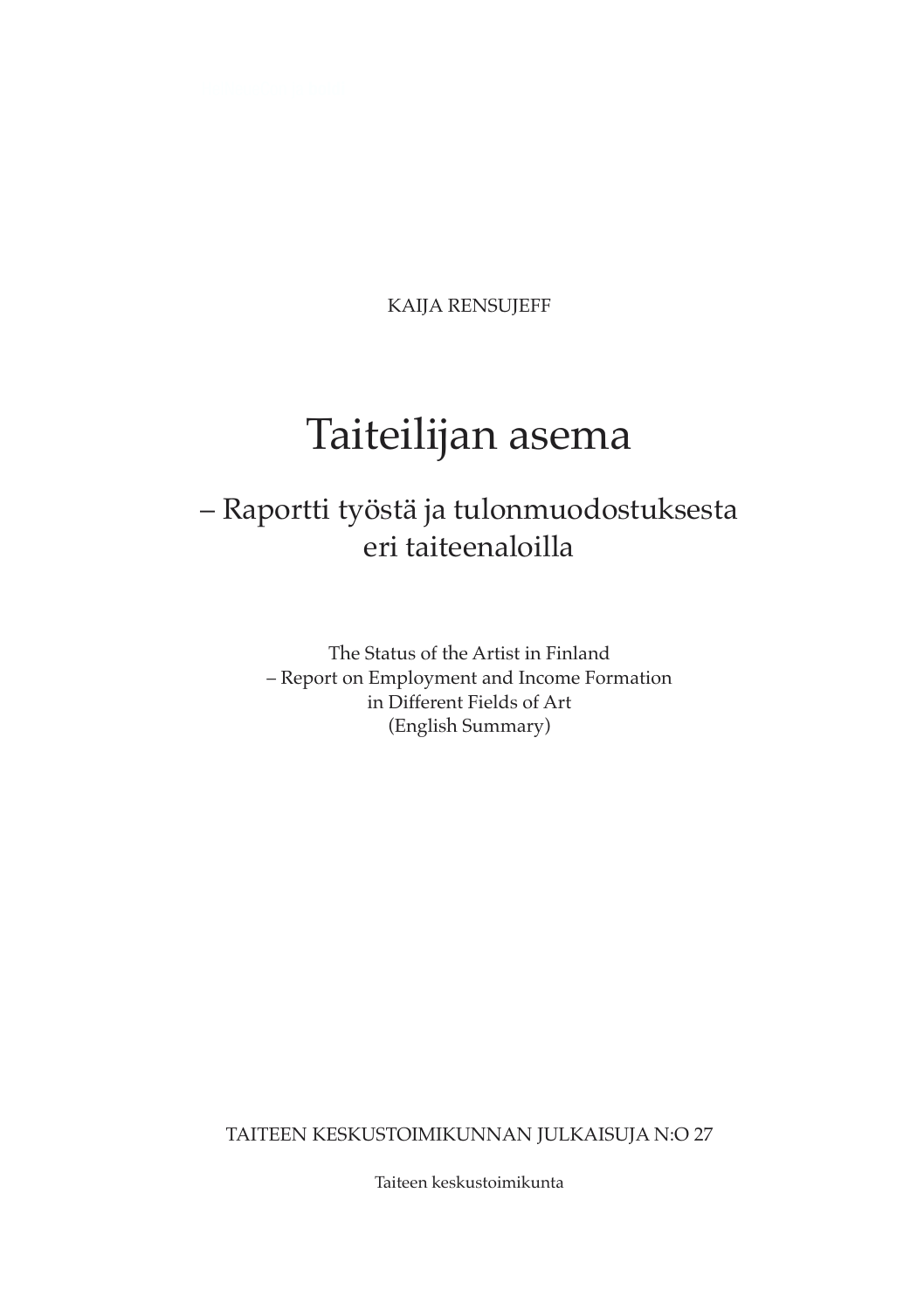© Kaija Rensujeff ja Taiteen keskustoimikunta

Kansi: Kari Piippo Taitto: Jussi Hirvi

ISBN 952-5253-47-3 ISSN 0785-4889

Nykypaino Oy Helsinki 2003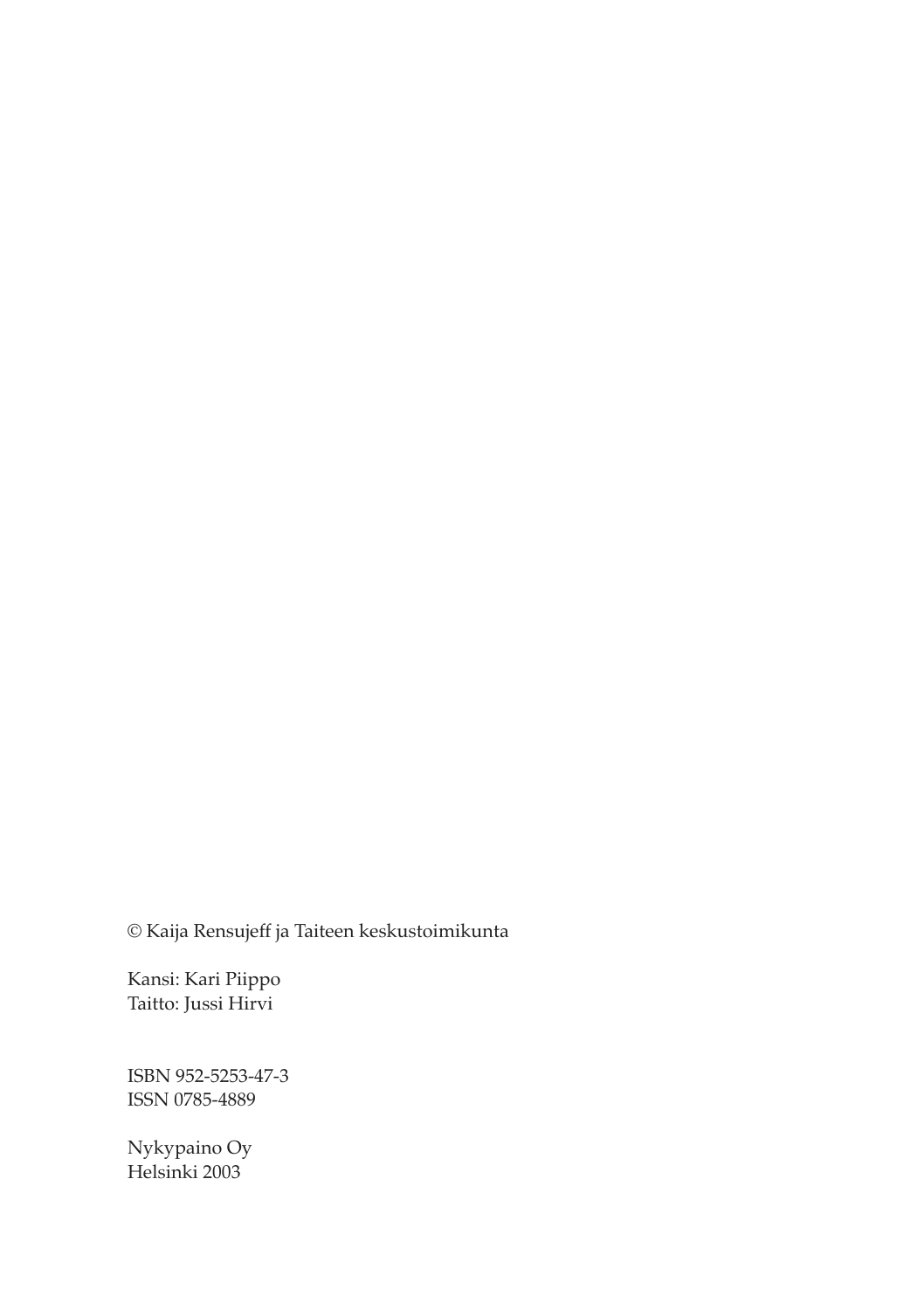Research Reports of the Arts Council of Finland Publication no. 27 Arts Council of Finland Helsinki 2003

Kaija Rensujeff

### *The Status of the Artist in Finland – Report on Employment and Income Formation in Different Fields of Art*

English Summary

#### **Aims and Scope of the Research Project**

The report presents the findings of a survey on the status of Finnish artists representing different art fields. The aim of the study project was to get actual and comparable information concerning demographic facts, incomes, impact of public support, and the labour market situation of artists.

The survey was carried out in 2001 by postal questionnaire. Besides demographic information the questions dealt with artistic occupation, length of career, standard of education and vocational training, labour market status, multiple job-holding, taxable income, grants, professional expenses, working hours and significance of grant income**.** The research covered artists from the following art forms: architecture, cinema, crafts & design, critique, dance, literature, music, photography, theatre and visual arts (painters, sculptors, graphic artists, etc.) as well as multidisciplinary artists. The classification of art forms is based on the art-form distribution used in Finnish art administration (The Arts Council of Finland (ACF)).

The 'artist' is defined in this research on the basis of membership in artists' professional associations and unions. In addition, state grant recipients were admitted to the research population, since they represent artists presently active in their artistic occupations. This group widens the research population to include non-organised artists and self-definition.

The original study population consisted of 17 919 members of 40 artists' professional associations and unions and 1 637 state grant recipients. After excluding overlapping memberships the total number of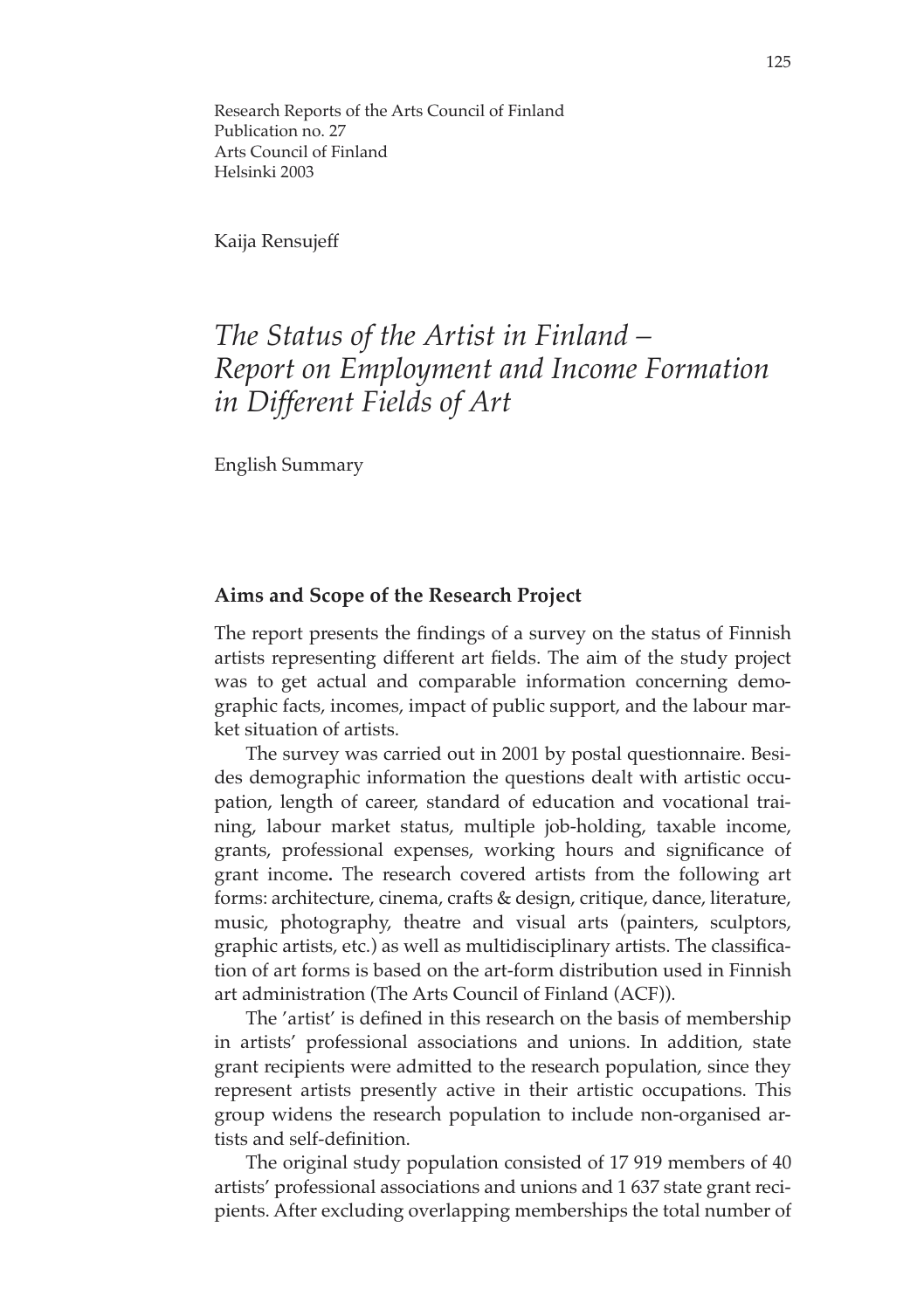the research population was 17 028, of which a sample of 3 627 was taken. Answers were obtained from 2 089 artists; the response rate for the whole sample of artists was 58 per cent and for the stratum of state grant recipients 71 per cent.

The sampling method used was stratified systematic sampling because of the heterogeneity of the artist population. The method ensured that artists working in various art forms and art occupations would be included. Artists were divided into 35 strata according to art form and artistic occupation. State grant recipients formed a stratum of their own. The frequencies and parameters in this report were weighted by a coefficient related to the sampling method. The following information is based on the results of the survey.

#### **The Corps of Finnish Artists**

The gender distribution of Finnish artists is relatively even, the proportion of females being 44 per cent and that of males 56 per cent. The share of females varies according to art form from 20 per cent (music) to 88 per cent (dance) (Table 1). The great majority of Finnish artists are Finnish-speakers (91 %). The share of Swedish-speakers is 7 per cent and "others" 2 per cent among all artists**.** The proportion of Swedish-speakers is highest in the fields of literature  $(14\%)$ , theatre  $(12\%)$ and photography (11 %).

| Art form                   | N (respondents) |        | Women $\%$ Age (avg) |
|----------------------------|-----------------|--------|----------------------|
| Architecture               | 47              | $26\%$ | 48                   |
| Cinema                     | 147             | $36\%$ | 40                   |
| Crafts & design            | 245             | 64 %   | 46                   |
| Critique                   | 51              | 49 %   | 43                   |
| Dance                      | 76              | 88 %   | 36                   |
| Literature                 | 300             | 53 %   | 56                   |
| Multidisciplinary artists* | 196             | $41\%$ | 48                   |
| Music                      | 422             | $20\%$ | 44                   |
| Photography                | 77              | 49 %   | 46                   |
| Theatre                    | 229             | 49 %   | 47                   |
| Visual arts                | 299             | 60 %   | 46                   |
| All artists                | 2089            | 44 %   | 46                   |

*Table 1. Number of respondents, share of women and average age of artists by art form in 2000*

\* Artists working in several fields of art.

Frequencies and central tendencies are weighted except for N.

Half of all Finnish artists live in the Helsinki Metropolitan Area. The place of residence is not significantly dependent on art form. The centralised artist population is a common phenomenon in all fields of art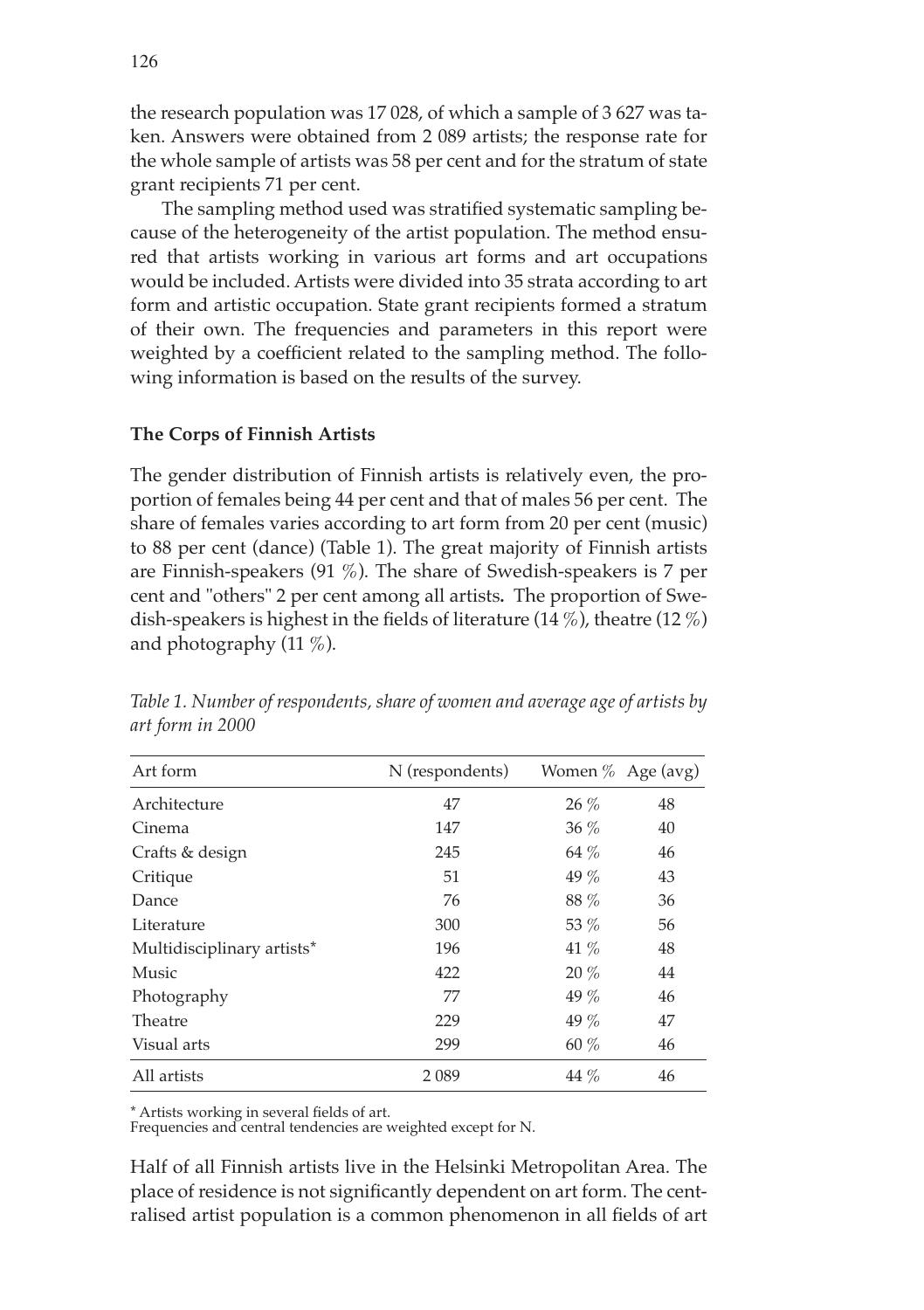in Finland as well as in other countries. The age distribution of artists varies greatly according to art form. The share of artists under 35 years is highest in the fields of dance and cinema while the share of artists over 64 years is highest in the field of literature (authors, playwrights and fiction translators). The level of both general education and vocational training of artists is, on the average, higher than that of the whole workforce. Moreover, female artists have formal qualifications in the arts more often than male artists. All in all, the large majority (72 %) of Finnish artists have professional training in the arts.

Changes in the structure of the Finnish corps of artists are mostly connected to the share of female artists and the level of education. The number of female artists has increased, particularly in the fields of visual arts and cinema. The upward trend in the level of general education and vocational arts training is proved to continue in every art field.

#### **Labour Market Status of Finnish Artists**

The frequencies concerning the labour market status of Finnish artists working in the different forms of art are summarised in Table 2. One of the most common features among artists is that they work in several positions within the labour market during one year and the majority of them are self-employed.

| Art form          | %  | %  | Employed Freelance Free artist<br>$\%$ | Entrepre-<br>neurs $%$ | $Other*$<br>% |
|-------------------|----|----|----------------------------------------|------------------------|---------------|
| Architecture      | 41 | 7  | 7                                      | 40                     | 29            |
| Cinema            | 15 | 49 | 13                                     | 24                     | 15            |
| Crafts & design   | 26 | 16 | 12                                     | 39                     | 18            |
| Critique          | 7  | 74 | 5                                      | 5                      | 2             |
| Dance             | 39 | 50 | 12                                     | 3                      | 21            |
| Literature        | 3  | 27 | 58                                     | 6                      | 16            |
| Multidisciplinary | 14 | 35 | 47                                     | 19                     | 18            |
| Music             | 45 | 41 | 20                                     | 9                      | 15            |
| Photography       | 16 | 9  | 18                                     | 57                     | 8             |
| Theatre           | 41 | 36 | 10                                     | 3                      | 21            |
| Visual arts       | 11 | 17 | 78                                     | 6                      | 22            |
| All artists       | 29 | 29 | 28                                     | 18                     | 19            |

*Table 2. The labour market status of artists in 2000 (proportion of choices, overlapping)*

\* Unemployed, pension, etc.

Frequencies are weighted.

Working as an employee (permanent or fixed-term) is typical for performing artists (e.g. musicians, actors). In the field of the theatre, even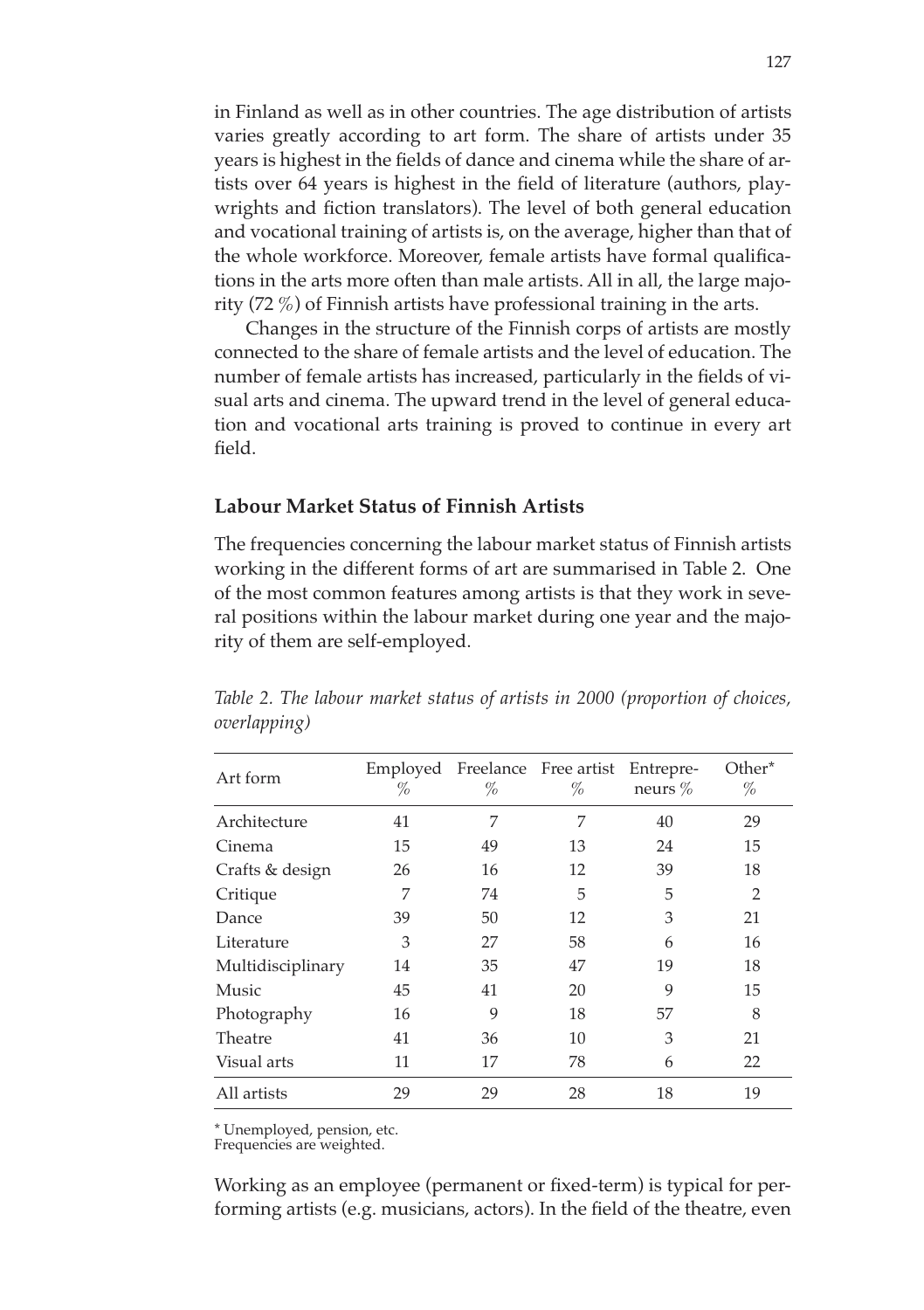if changes have taken place, the proportion of those with an employment contract is still over 40 per cent. The proportion of so-called free artists (those who work without an employment contract or commission, but are not entrepreneurs either) is highest among visual artists. In the fields of critique  $(74\%)$ , dance  $(50\%)$  and cinema  $(49\%)$ the share of freelancers is relatively high.

The proportion of entrepreneurs among artists is not particularly high (18 %), but slightly higher than among the whole workforce in Finland (12  $\%$  in 2000).<sup>53</sup> Photographers (57  $\%$ ), architects (40  $\%$ ) and artists in the field of crafts and design (39 %) work more often as entrepreneurs. In photography, the high proportion of entrepreneurs in Finland is explained by the fact that the research population includes members of The Finnish Photographers' Association (often entrepreneurs in their own photo shops) and members of The Finnish Advertising Photographers in addition to The Union of Artist Photographers.

In total, 37 per cent of all artists work exclusively in their artistic occupations. The majority of artists (62 %) have arts-related work and almost one third (31 %) non-arts work.



*Figure 1. Unemployment among artists by art form 2000\* (%)*

The question concerned unemployment at some point during year 2000 regardless of the length of unemployment.

Frequencies are weighted.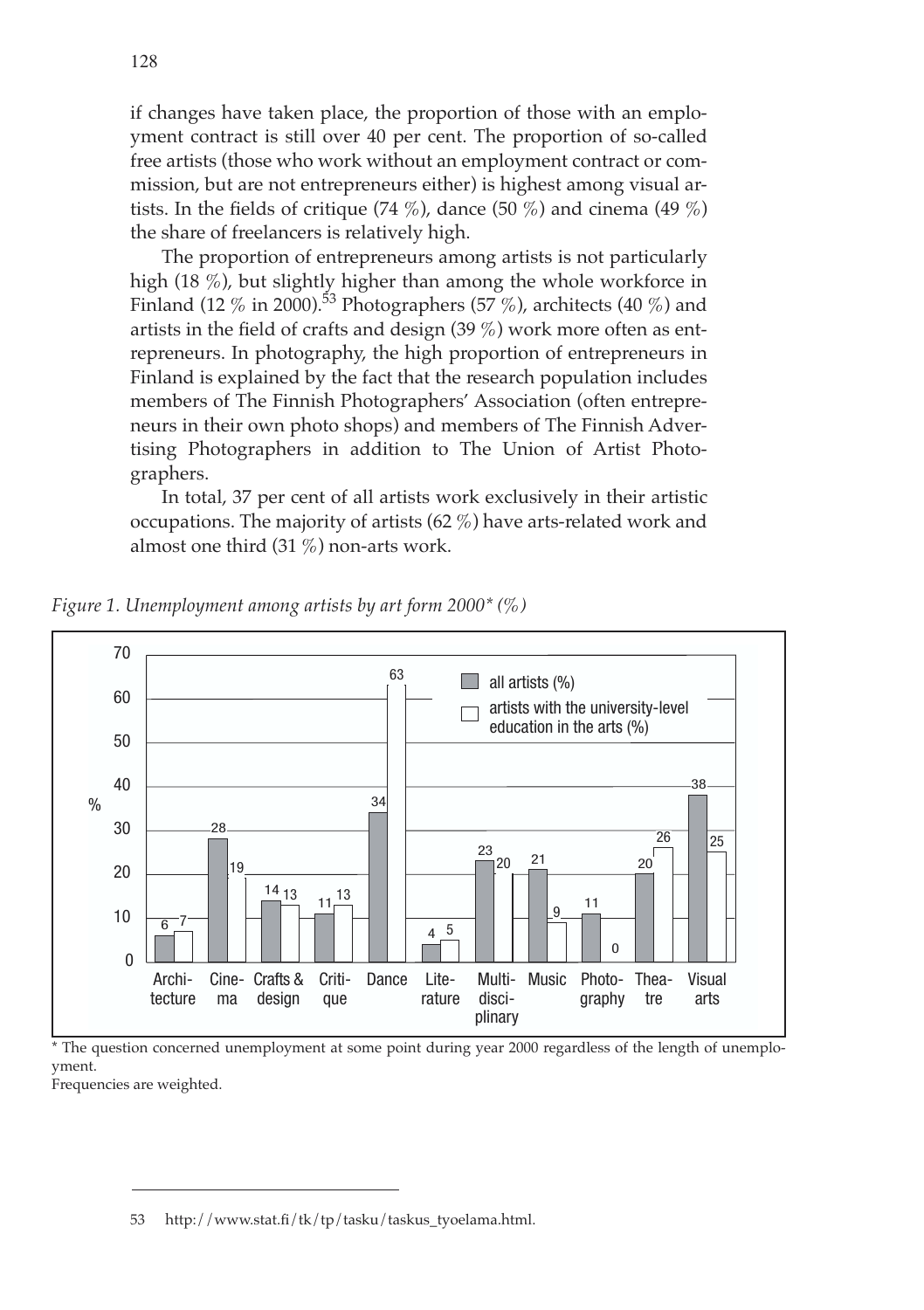Compared with the general unemployment rate in Finland (10 – 13  $\%$ <sup>54</sup>, the proportion of unemployed is relatively high in almost every field of art (Figure 1). According to these findings, the proportion of unemployed is highest among visual artists (38 %) and dance artists  $(34\%)$ . In those fields artists work as freelancers (dance) and as free artists (visual art), which causes the instability in these labour markets. Multiple job-holding is also common in these fields and the level of education does not have necessarily a positive effect on employment.

#### **Income Level and Sources**

The income level of artists varies strongly between and also within art forms. Significant factors affecting the level of income proved to be the art form, gender, and the labour market status. In addition to these, age also has an influence on the level of earnings. On the other hand, the effect of training on income level is not very significant, contrary to the other occupational sectors. Only higher level arts education and other university level training have a slightly positive effect on income.

In Finland and the other Nordic countries, grants are an essential part of artists' working conditions. Grant income is principally taxfree in Finland. The impact of grants on artists' income formation was examined in this study by constructing a category of 'total income'. Constructed total income (CTI) includes both taxable income and taxfree grants. In this report, artists' standard of income is described by using the categories of *constructed total income, total taxable income*, *income from artistic work* and *grant income* (Figure 3).

The proportion of grant recipients<sup>55</sup> among artists was 27 per cent in 2000. The highest shares of grant recipients are in the fields of literature (79  $\%$ ) and visual arts (44  $\%$ ). According to this data, grants are an essential part of income, especially in literature, visual arts, cinema and photography. In these fields, grants seem to balance the income level more than in the other forms of art and reduce the need to raise taxable income.

As can be seen from figure 3, tax-free grants have an effect on the total income level of certain art forms. This is illustrated by the fact that the income sequence of art forms changes when grants are included in CTI. The change concerning income level has been more notable in the field of literature (approximate values of median taxable income 16 820  $\in$  and median CTI 24 560  $\in$ ) than in the other art fields.

The main income sources of artists are artistic and arts-related work. On the average, the proportion of artistic income of total taxable

<sup>54</sup> The general unemployment rate in 2000 varies depending on source, Statistics Finland, Labour Force Survey: 10 %, Ministry of Labour: 13 %. www.tilastokeskus.fi/tk/tp/tasku/taskus\_tyoelama.html 22.5.2002.

www.mol.fi/katsaukset/tils200012.htm 22.5.2002.

<sup>55</sup> All grant schemes and grant awarding bodies (state, municipal, and foundations) included.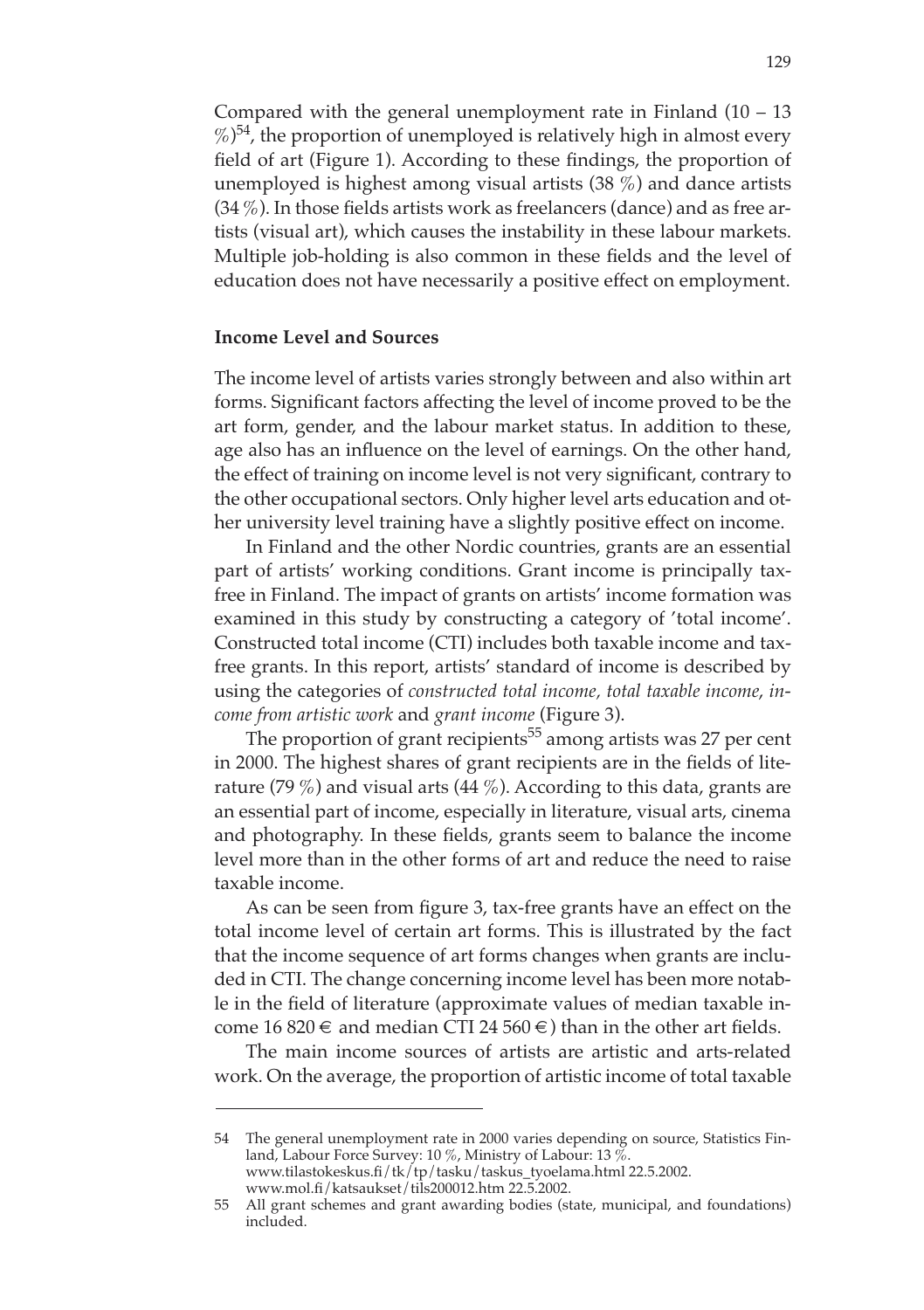income (income subject to taxation) is about 50 %. Variation across the art forms is significant. The proportion of artistic income is highest among artists in the fields of architecture (66  $\%$ ), theatre (64  $\%$ ), music (62 %) and cinema (61 %). This data also verified a strong dependence between the labour market status and the share of artistic income; the more stable the labour market status (i.e. employment contracts, employer institutions), the higher the proportion of artistic income (see Table 2 and Figure 2).

Compared to the findings of earlier studies from the 1980s and 1990s, this data shows a decline in the income level of certain art fields. These are, for example, literature, music and theatre. In contrast, the level of earnings in cinema, photography and visual arts has increased to some extent. However, visual artists still have a lower income level than those in the other fields of art (see Figure 3).

*Figure 2. Share of taxable artistic income of total taxable income by art form in 2000*



Frequencies are weighted.

When the income level of all Finnish artists (median CTI 23 550  $\in$  ) is compared to other income recipients (mean 18 560  $\in$ ), the situation seems to be relatively good, i.e. the income level of artists is almost the same as or higher than that of other income recipients. However, when assessing the income level of artists, the differences between art forms should be kept in mind. Furthermore, the comparison of the incomes of artists with the income level of all salaried employees (median 24 400  $\in$ ) with full-time work showed the earnings of artists to be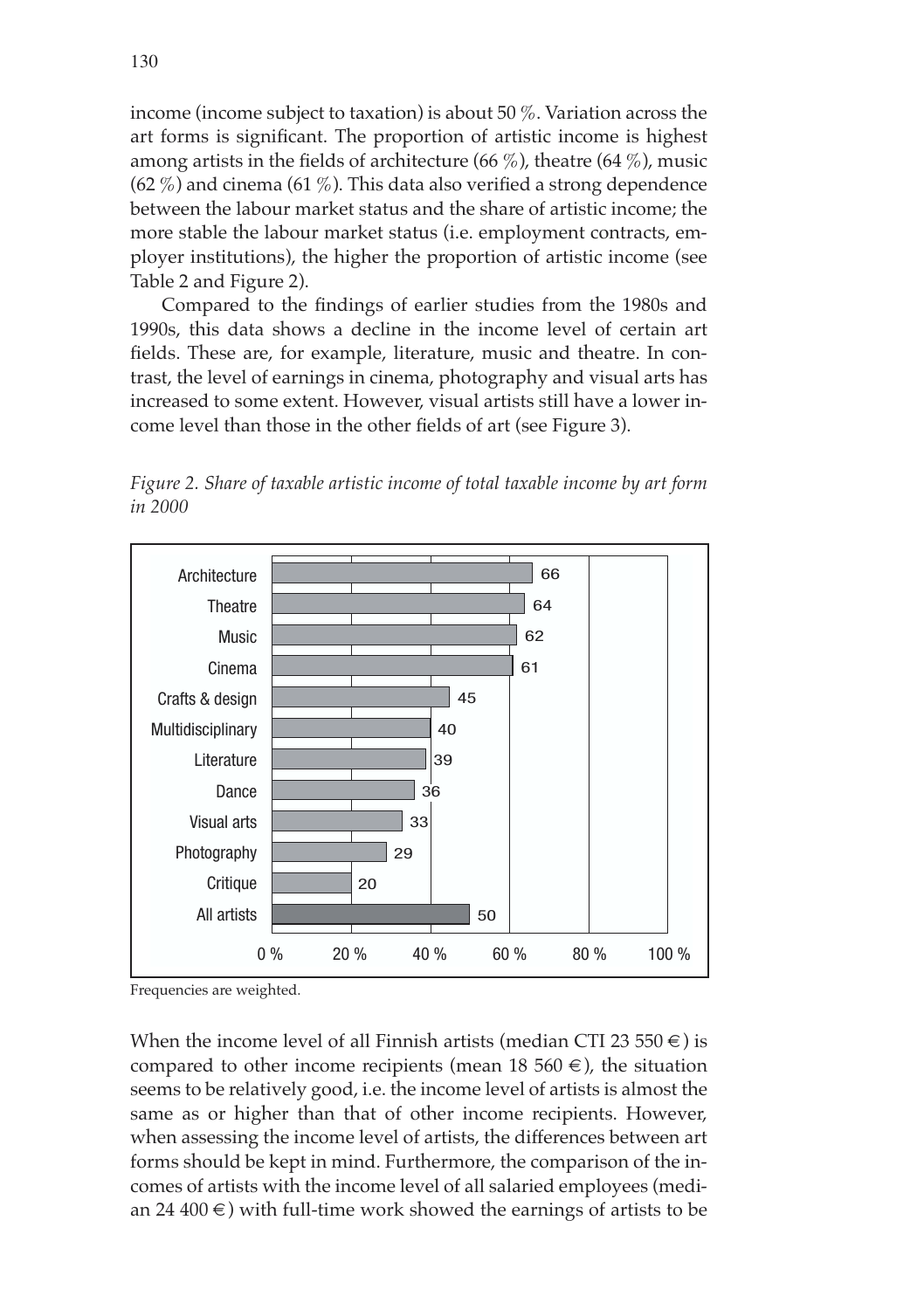lower. The difference in income level between artists and other groups increases even more when academic graduates (median 36 420  $\in$ ) are taken as a comparison group. The estimate and comparison of the income levels become more complicated if occupational expenses are taken into consideration. Artists usually have more expenses connected to their professional activities than average wage earners. The expenses of the artistic profession include materials, equipment, union fees, rent for work space, taxes, insurances and pension plans.

According to this study, one of the changes in the status of artists has been the widening income gap between genders. In 1992, artists' earnings were 76 per cent of men's, but in 2000 they proved to be even lower (72 %). Currently, the income gap between women and men is actually wider among artists than among all salaried employees in Finland.

\* \* \*

Instability of employment, relatively low income level, multiple jobholding and several income sources characterise the working life of most Finnish artists. This research indicates that both individual and (artistic) occupational variations are significant. The average parameters (medians and means) show that a very small minority of artists have high incomes. Artists working in the fields of visual art, dance and photography occupy the lowest position in the income hierarchy. Artists, on the average, earn less in total than other comparable professionals, yet they work about the same amount of time or more.

The share of artists working exclusively in their artistic occupations has increased. Whether this change is a consequence of better economic potential in the arts or an expansion of the definition of artistic work cannot be answered on the basis of this data. The majority of artists still have arts-related work and one third of them have nonarts work. On the average, artists receive half of their taxable income from artistic work and another half from arts-related and/or non-arts work and other sources (pensions, etc.).

The unstable labour market has become permanent, also in those fields of arts with a relatively stable situation earlier (theatre, music, etc.). For example, unemployment among actors and other artists in theatres has grown considerably during the last decade. This development has not been so intense for self-employed artists.

The study confirms the heterogeneity of the Finnish corps of artists in regard to incomes, employment and dependence on public support. This heterogeneity also needs to be taken into account in policies regarding the arts. In sum, arts policy measures (i.e. grants) have not lost their importance. On the contrary, because of the more insecure labour markets, the number of artists calling for public support and policy actions may grow in the future.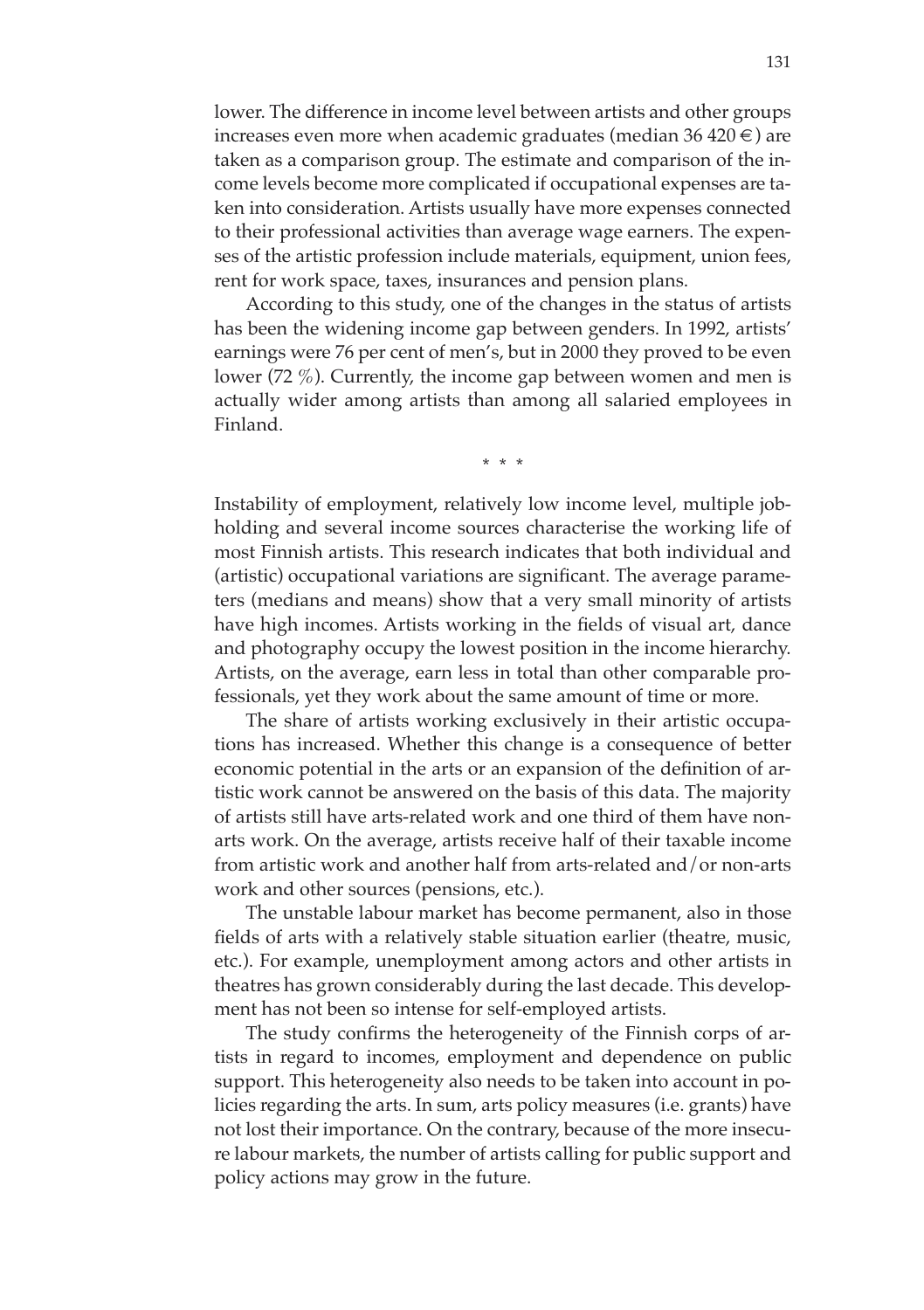

*Figure 3. Total taxable income (median €), constructed total income (median €), grants (median €) and income from artistic work (median €) by art form*

132